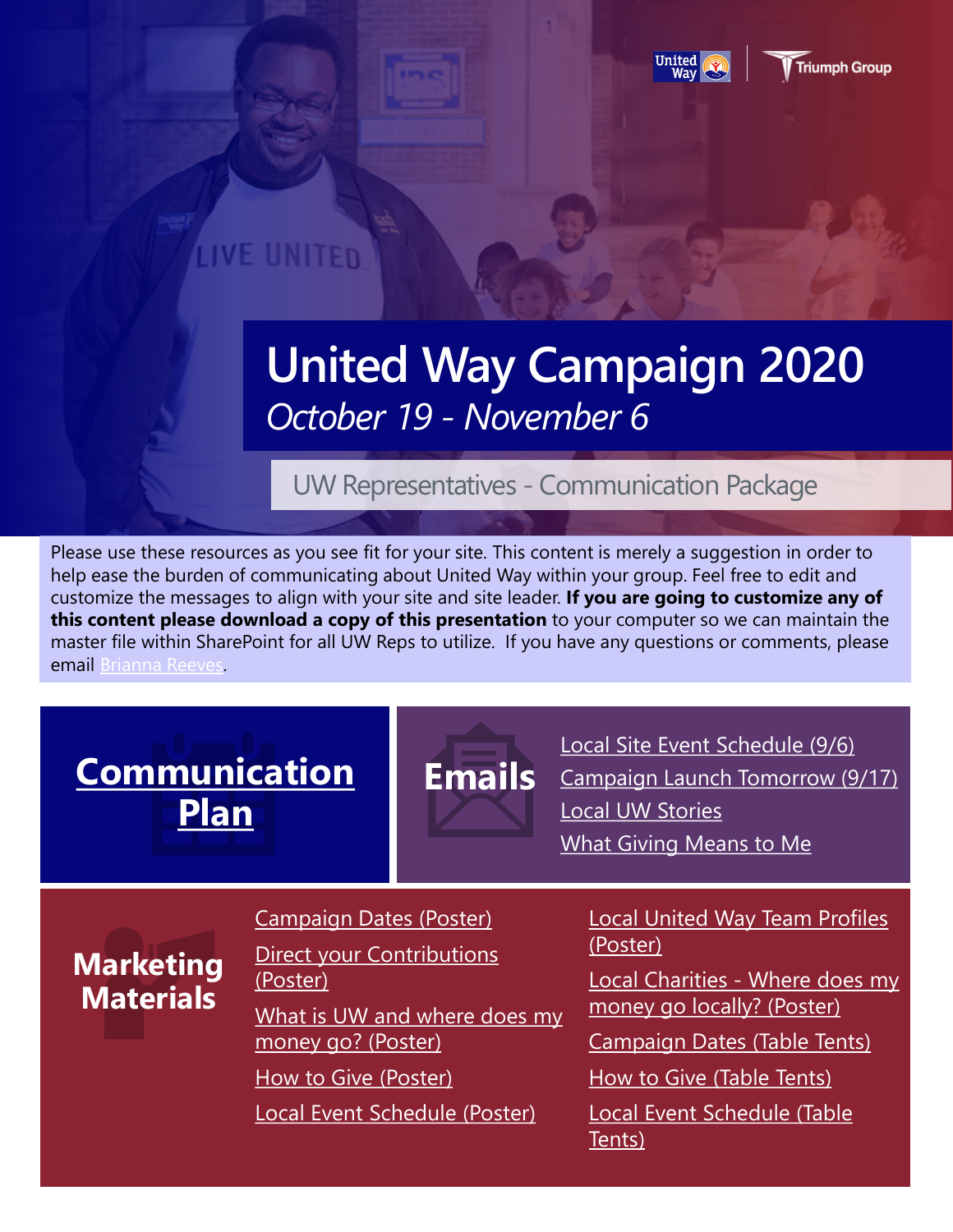## Communication Plan

**Red rows = Your Responsibility**

## **Planned Communications**

| <b>Date</b> | <b>From</b> | <b>Message</b>                                                               | <b>Medium</b>                                                                       |
|-------------|-------------|------------------------------------------------------------------------------|-------------------------------------------------------------------------------------|
| 8/17        | TGI         | UW Date Announcement (about campaign)                                        | Email, 1st Up, & MyTriumph                                                          |
| 10/13       | TGI         | Coming Soon & Announce local site coordinators                               | Email, 1st Up, & MyTriumph                                                          |
| 10/15       | Site        | Campaign Launch Monday (Local Event Reminder) & Local<br>Site Event Schedule | Email from Site Leader or Site Rep &<br>Posters, Table Tents, Digital Signage, etc. |
| 10/19       | TGI         | Go Live                                                                      | Email, 1st Up, & MyTriumph                                                          |
| 10/26       | TGI         | One week left                                                                | Email, 1st Up, & MyTriumph                                                          |
| 10/30       | TGI         | Last Day to give                                                             | Email, 1st Up, & MyTriumph                                                          |
| 11/5        | TGI         | Campaign Wrap Up and Thanks!                                                 | Email, 1st Up, & MyTriumph                                                          |

## **Other Communications**

| <b>From</b> | <b>Message</b>                                                                                                                                                                                                       |  |
|-------------|----------------------------------------------------------------------------------------------------------------------------------------------------------------------------------------------------------------------|--|
| <b>Site</b> | Customize and Distribute Marketing Materials - Posters, Table Tents, Digital Signage, I DONATED<br>stickers, etc.                                                                                                    |  |
| <b>Site</b> | <b>Printed Emails</b> - Print and post all communications delivered by UW core team                                                                                                                                  |  |
| <b>Site</b> | <b>Local Event Features</b> - After every event the UW rep will deliver a quick write up about event and at<br>least one picture. These will be featured as MyTriumph articles or distributed poster pack for sites. |  |

## **Optional Deliverables**

| <b>From</b>     | <b>Message</b>                                                                                                                                                                    |
|-----------------|-----------------------------------------------------------------------------------------------------------------------------------------------------------------------------------|
| Site Leadership | <b>Local UW stories</b> - Where your money goes, local information provided by your UW partner                                                                                    |
| Site Leadership | <b>What giving means to me</b> - At least one feature from the site leader, can be a series from<br>several site leaders, can be a collage printed on a poster or emailed to site |
| Site UW Rep     | <b>What giving means to me</b> - Sharing your story about what giving means to you and why you<br>care about the UW campaign                                                      |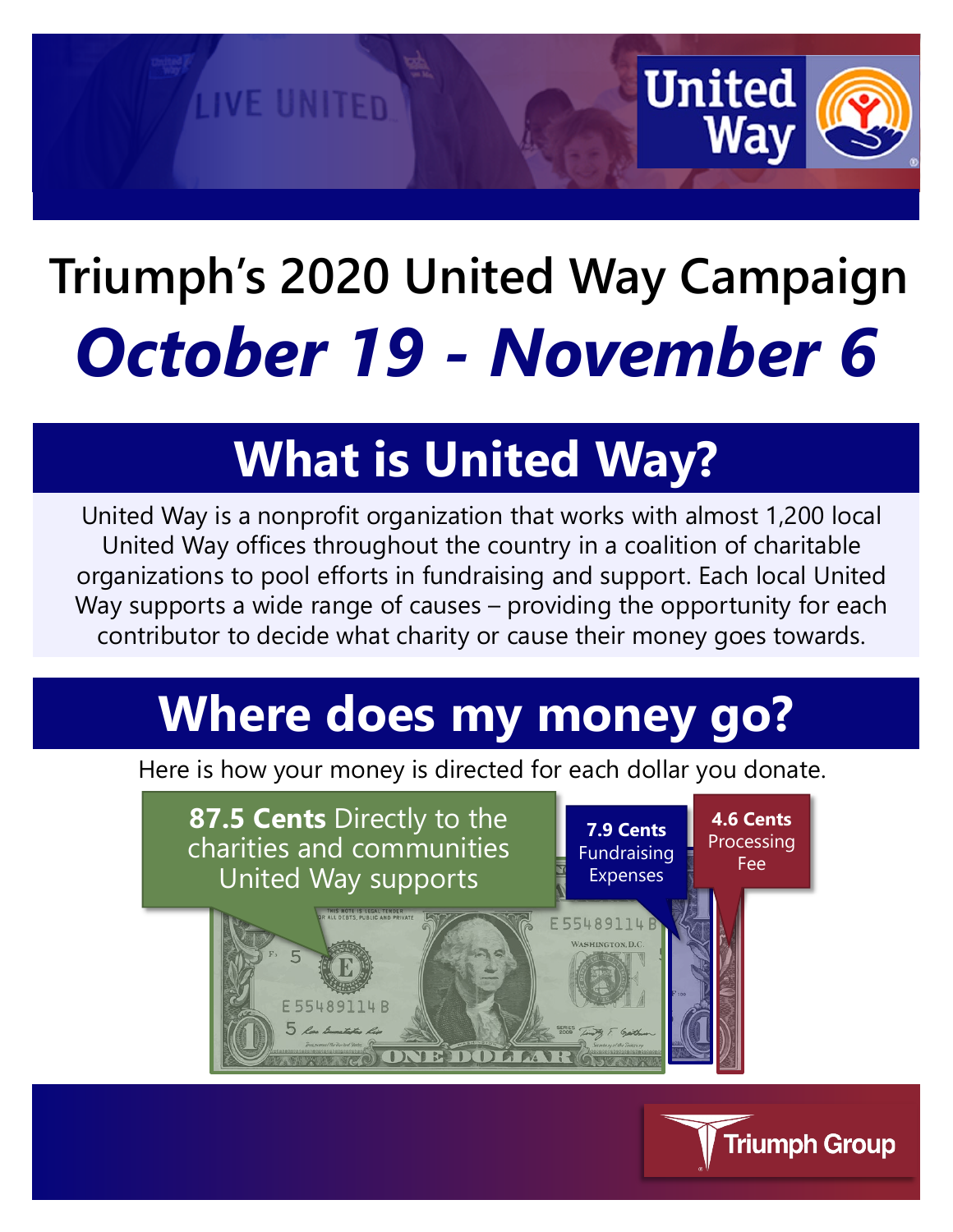# **2020 United Way Campaign** *October 19 - November 6*

## **How to Give**

# **Payroll Deduction Cash or**

**LIVE UNITED** 

**Recommended Approach:** Employees can access the online United Way digital form to elect for a one-time or recurring payroll deduction. If you want to direct this contribution to a specific community or charity you can search using the online form. Link will be distributed during the campaign.

Employees can fill out a paper form to elect for a one-time or recurring payroll deduction. Paper forms will be distributed during the campaign. If you want to direct this contribution to a specific community or charity, please speak with your local United Way Representative.



**United** 

Wa

This is a one-time donation. Can be given as a part of a local organized event or in the place of a payroll deduction. If you want to direct this contribution to a specific community or charity, please speak with your local United Way Representative.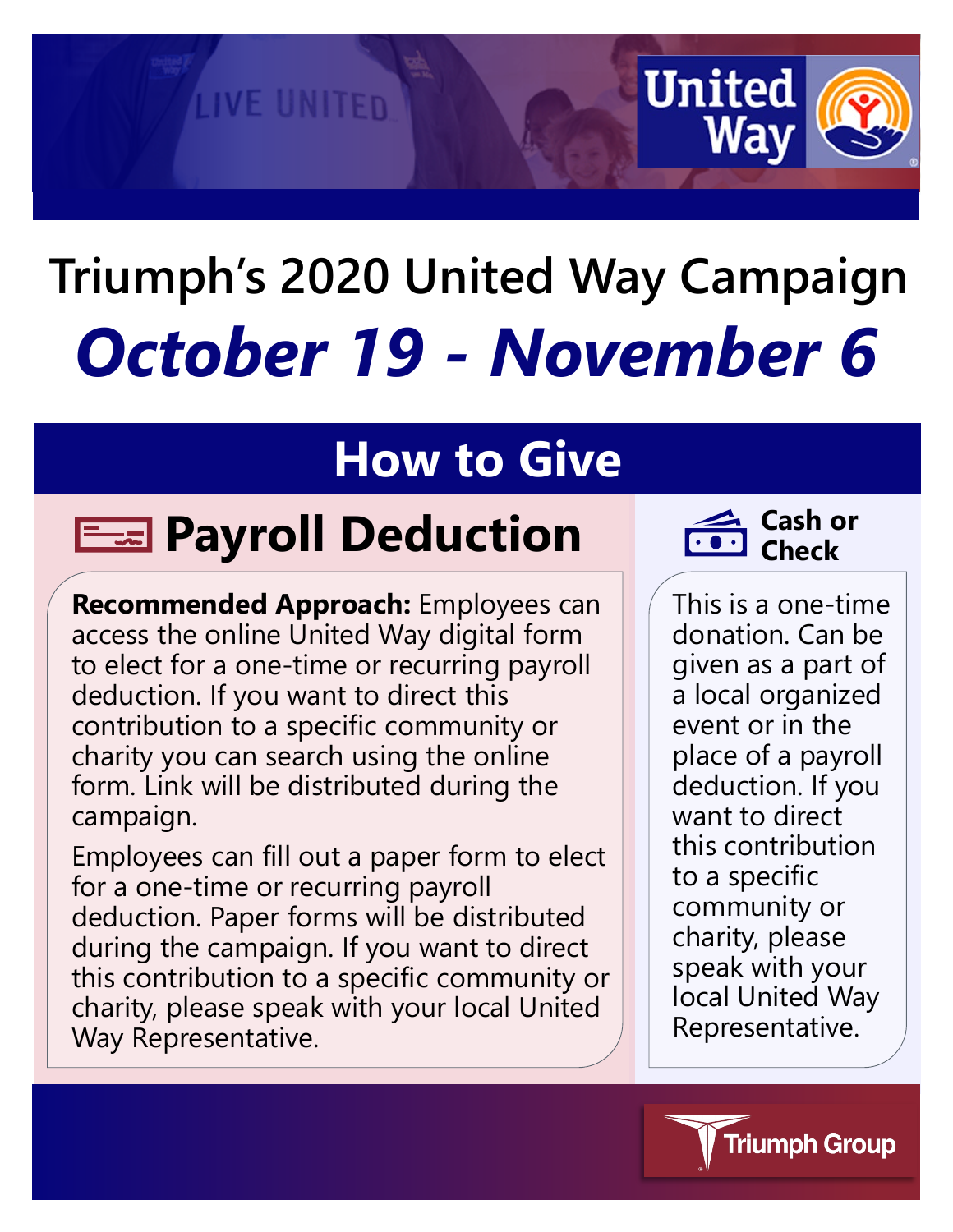

# **XXX 2020 United Way Campaign** *October 19 - November 6*

## **Local Event Schedule**

## **Kick-off event**

*October 19 @ 10 AM* Details

## **Event Title**

*Date & Time* Details

### **Event Title**

*Date & Time* Details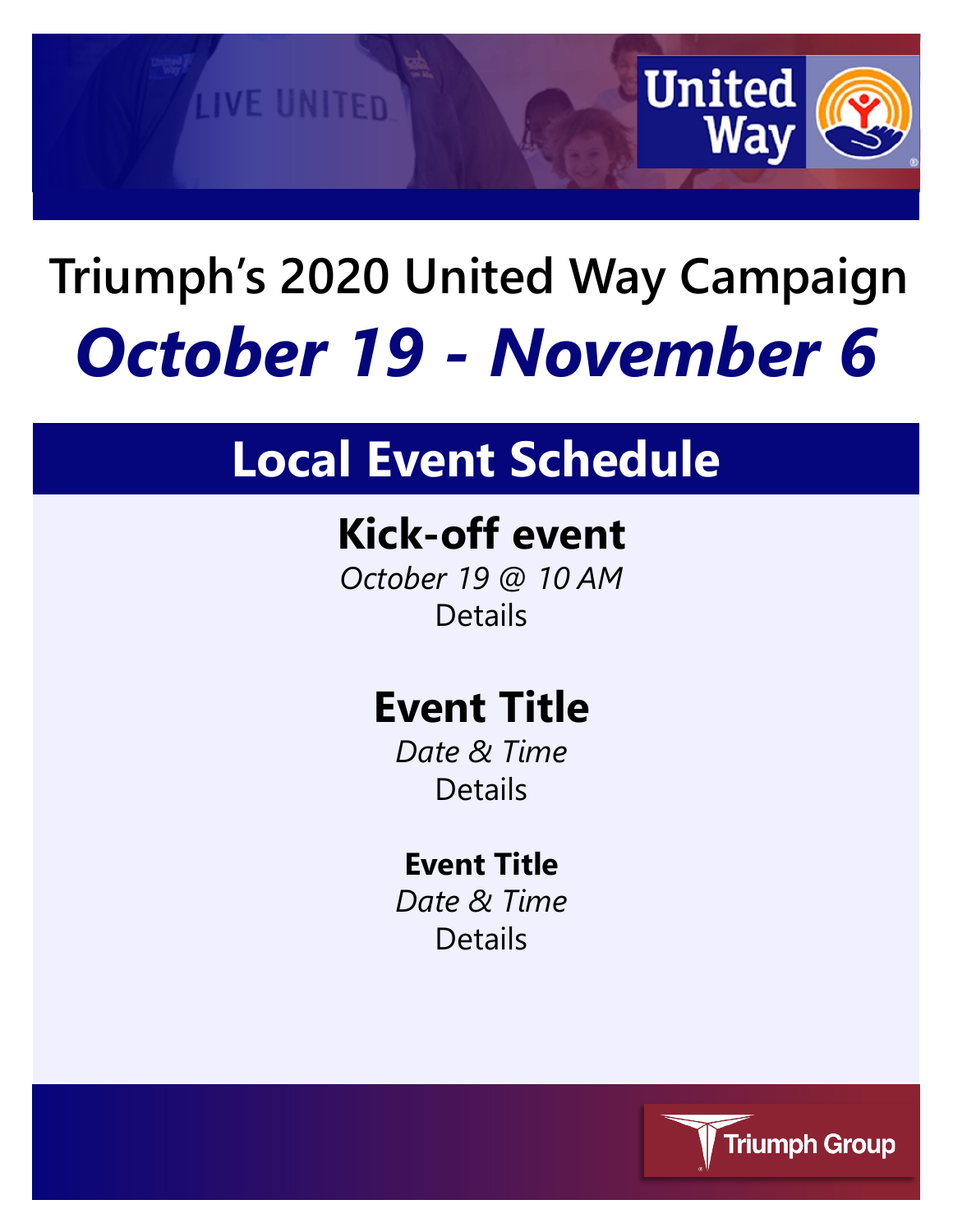

# **XXX 2020 United Way Campaign** *October 19 - November 6*

# **Our Local United Way Team**



## **Site Leader: SITE LEADER NAME**

**My Role:** Attend any events, reinforce the importance of this campaign, and encouraging our site team member to support this initiative.

**What Giving Means to Me:** ….



#### **Site United Way Representative: YOUR NAME**

**My Role:** Responsible for managing the campaign and coordinating events and activities for our site.

**What Giving Means to Me:** ….



#### **Site United Way Admin: YOUR NAME**

**My Role:** Responsible for collecting all monies from the site and accurately tracking and reporting donations

**What Giving Means to Me:** ….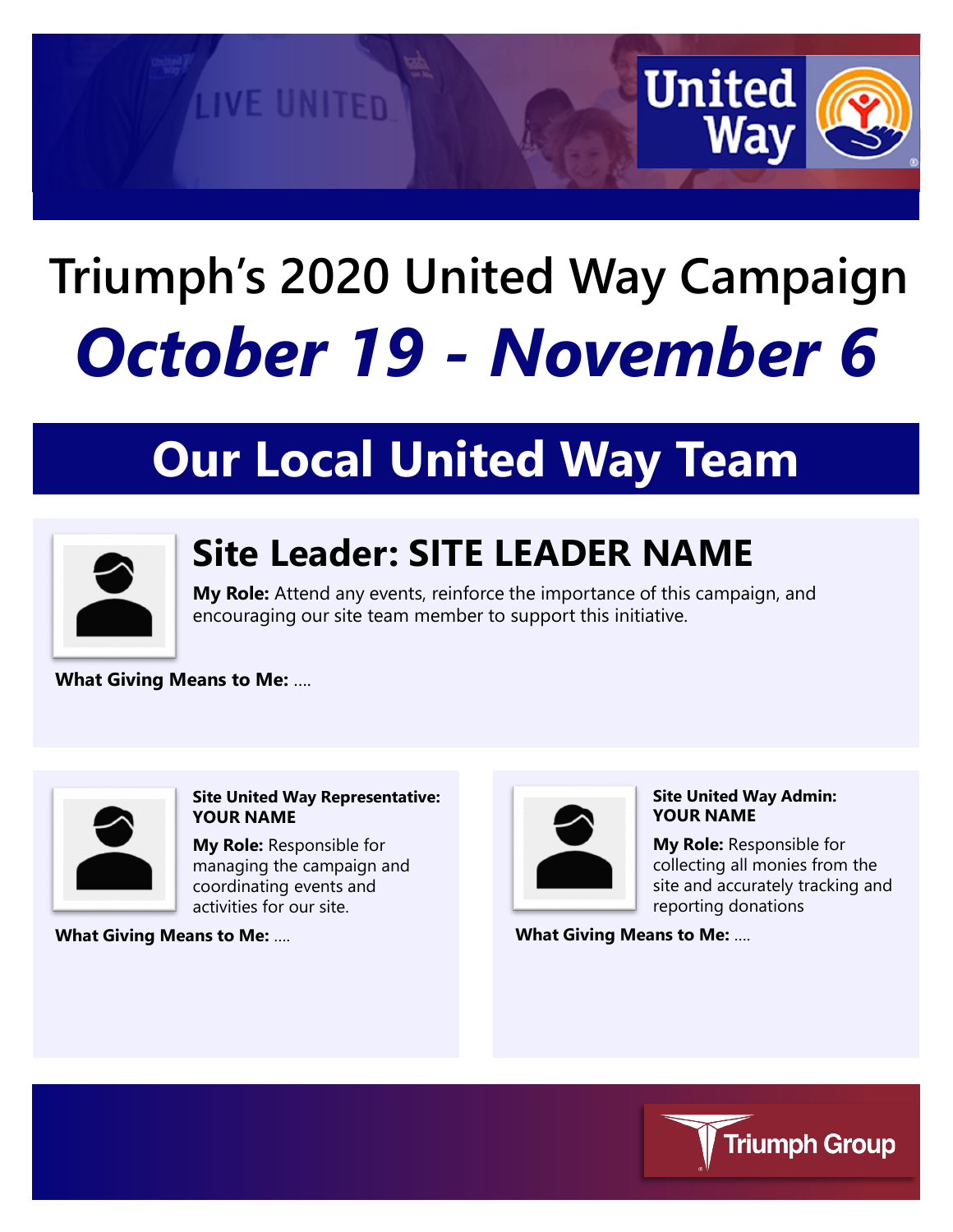

# **XXX 2020 United Way Campaign** *October 19 - November 6*

## **The charities that our local United Way supports:**

- One
- Two
- **Three**

**While this is a national campaign, the impact is felt in your local communities!**

Donors can direct contributions in support of specific communities or even groups in their community. Talk to your local United Way Representative to learn how you can direct your contribution.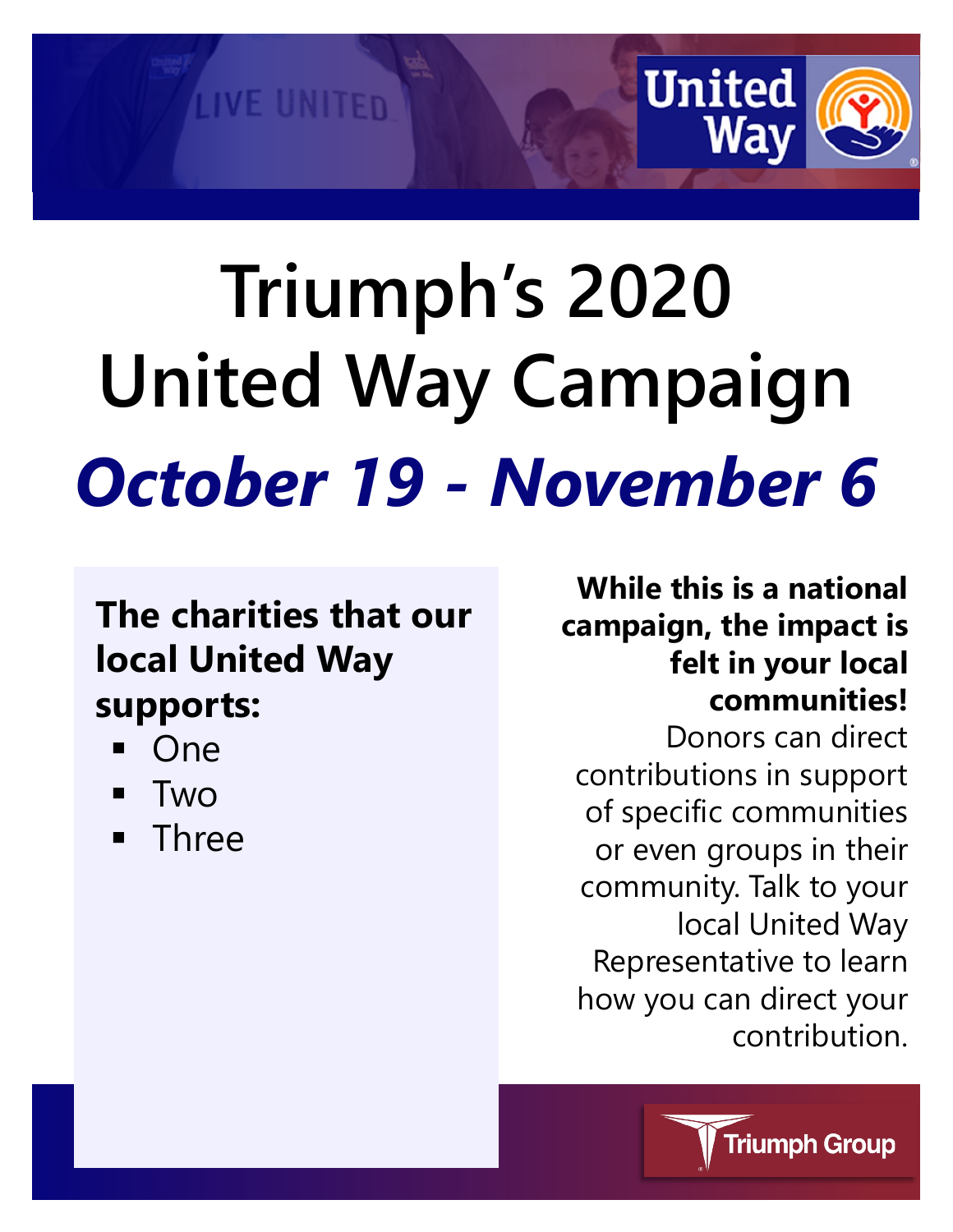

### **While this is a national campaign, the impact is felt in your local communities!**

*Donors can direct contributions in support of specific communities or even groups in their community. Talk to your local United Way Representative to learn how you can direct your contribution.*

## **United Way 2020 Campaign**

Each year XXX takes part in a two week United Way giving campaign for US sites. This year, the United Way Campaign begins Monday, October 19 and continues through Friday, November 6. We will be holding local events and various giving opportunities to support United Way in making a lasting impact in our communities.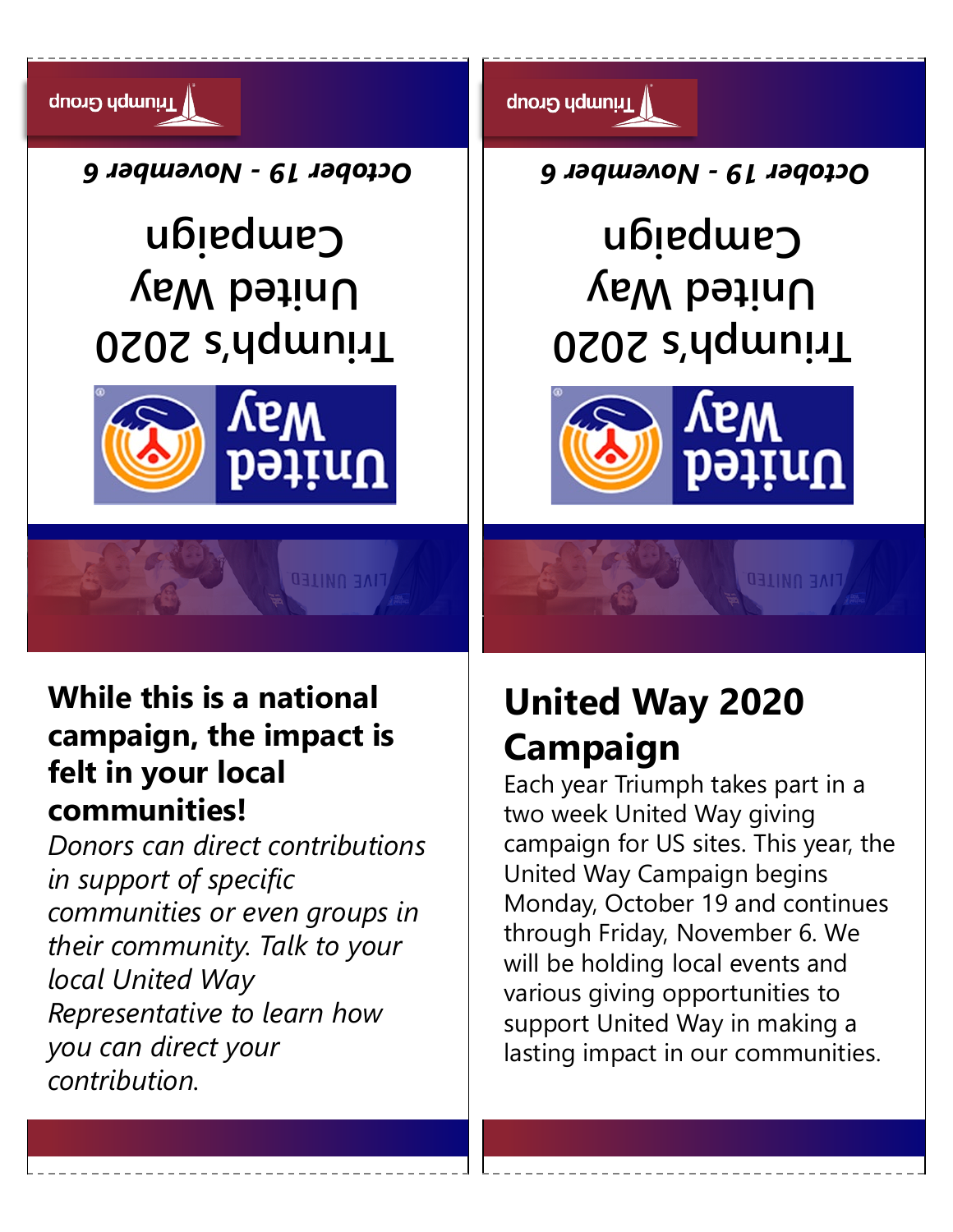

### **Donating using Payroll Deduction? Recommended Approach:**

Elect for a one-time or recurring payroll deduction. If you want to direct this contribution to a specific community or charity you can search using the online form. Link will be distributed during the campaign.

## **Donating with Cash or Check?**

This is a one-time donation. Can be given as a part of a local organized event or in the place of a payroll deduction. If you want to direct this contribution to a specific community or charity, please speak with your local United Way Representative.